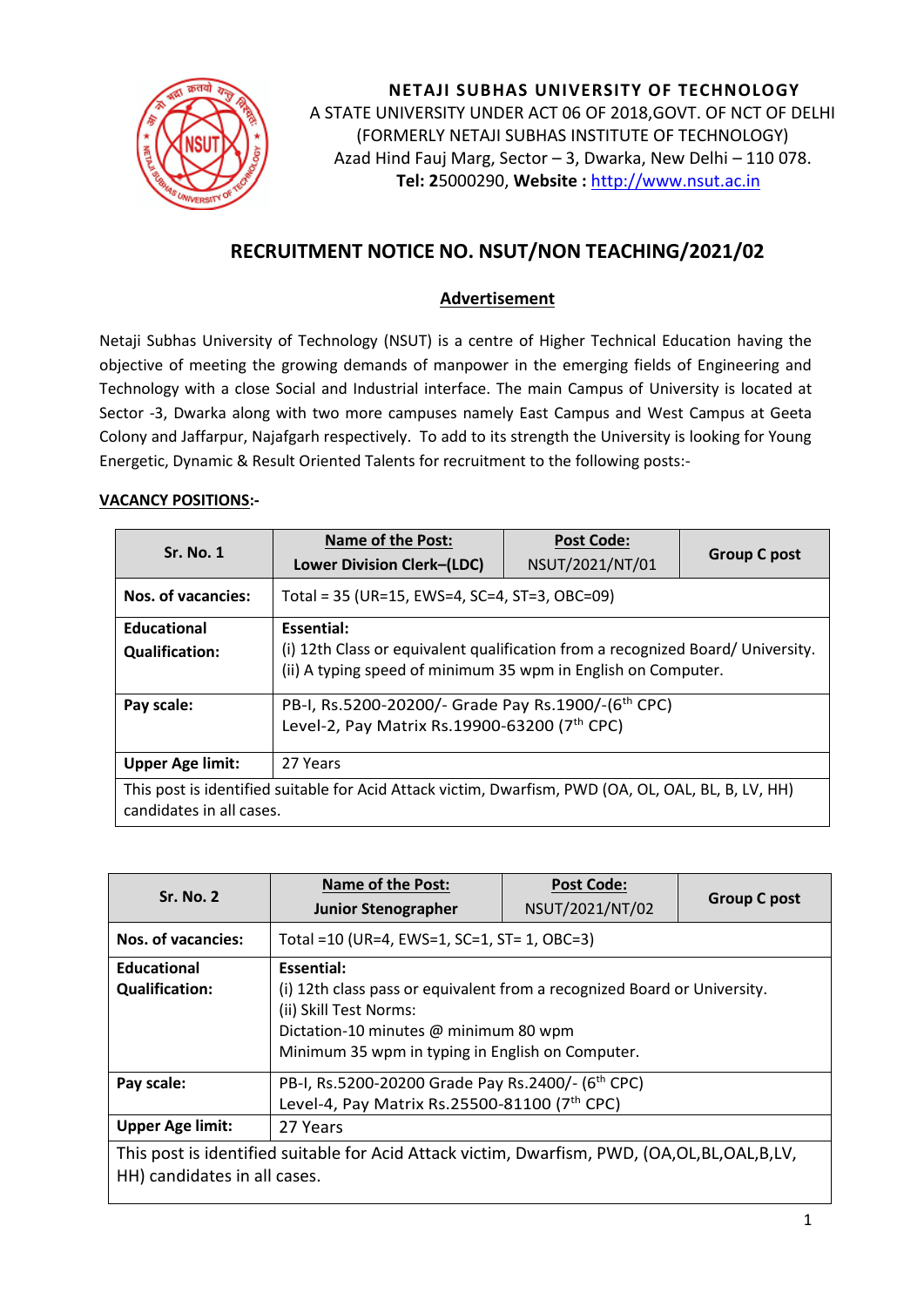| <b>Sr. No. 3</b>                                                                                                                | <b>Name of the Post:</b><br><b>Upper Division Clerk- (UDC)</b>                                                                                                                                            | <b>Post Code:</b><br>NSUT/2021/NT/03 | <b>Group C post</b> |  |
|---------------------------------------------------------------------------------------------------------------------------------|-----------------------------------------------------------------------------------------------------------------------------------------------------------------------------------------------------------|--------------------------------------|---------------------|--|
| Nos. of vacancies:                                                                                                              | Total = $8$ (UR=5, SC=1, OBC=2)                                                                                                                                                                           |                                      |                     |  |
| Educational<br><b>Qualification:-</b>                                                                                           | Essential:<br>(i) Bachelor's Degree from a recognized Board/University or equivalent<br>qualification from a recognized Board/University.<br>ii) A typing speed of minimum 35 wpm in English on Computer. |                                      |                     |  |
| Pay scale:-                                                                                                                     | PB-I, Rs.5200-20200 Grade Pay Rs.2400/- (6 <sup>th</sup> CPC)<br>Level-4, Pay Matrix Rs.25500-81100 (7th CPC)                                                                                             |                                      |                     |  |
| <b>Upper Age limit:-</b>                                                                                                        | 27 years                                                                                                                                                                                                  |                                      |                     |  |
| This post is identified suitable for Acid Attack victim, Dwarfism, PWD (OA, OL, OAL, BL, B, LV, HH)<br>candidates in all cases. |                                                                                                                                                                                                           |                                      |                     |  |

| <b>Sr. No. 4</b>         | <b>Name of the Post:</b><br><b>Library Assistant</b>                                                | <b>Post Code:</b><br>NSUT/2021/NT/04 | <b>Group C post</b> |  |  |  |
|--------------------------|-----------------------------------------------------------------------------------------------------|--------------------------------------|---------------------|--|--|--|
| Nos. of vacancies:       | Total = $02$ (OBC=02)                                                                               |                                      |                     |  |  |  |
| <b>Educational</b>       | Essential:                                                                                          |                                      |                     |  |  |  |
| <b>Qualification:-</b>   | (i) B.A./B.Sc./B.Com. with Certificate in Library Science from a                                    |                                      |                     |  |  |  |
|                          | recognized University or Institute and working knowledge<br>_of                                     |                                      |                     |  |  |  |
|                          | Computer.                                                                                           |                                      |                     |  |  |  |
|                          | <b>OR</b>                                                                                           |                                      |                     |  |  |  |
|                          | Diploma in Library Science with 2 years full time experience in Library                             |                                      |                     |  |  |  |
|                          | management and Working knowledge of Computers.                                                      |                                      |                     |  |  |  |
|                          | 0R                                                                                                  |                                      |                     |  |  |  |
|                          | Bachelor degree in Library Sciences. Working knowledge of Computer.                                 |                                      |                     |  |  |  |
| Pay scale:-              | PB-I, Rs.5200-20200 Grade Pay Rs.2400/- (6 <sup>th</sup> CPC),                                      |                                      |                     |  |  |  |
|                          | Pay Matrix Rs.25500-81100 Level-4, (7 CPC)                                                          |                                      |                     |  |  |  |
| <b>Upper Age limit:-</b> | 27 Years                                                                                            |                                      |                     |  |  |  |
| in all cases.            | This post is identified suitable for Acid Attack victim, Dwarfism, PwD (OA,OL,OAL,BL,HH) candidates |                                      |                     |  |  |  |

| <b>Sr. No. 5</b>   | <b>Name of the Post:</b><br><b>Junior Mechanic</b> |                                                  | <b>Post Code:</b><br>NSUT/2021/NT/05 |          |            |           | <b>Group C post</b> |              |                |  |
|--------------------|----------------------------------------------------|--------------------------------------------------|--------------------------------------|----------|------------|-----------|---------------------|--------------|----------------|--|
| Nos. of vacancies: |                                                    | Total = 21 (UR=07, EWS=03, SC=01, ST=02, OBC=08) |                                      |          |            |           |                     |              |                |  |
|                    | S.No                                               | Name of the Department                           |                                      | Gen      | <b>EWS</b> | <b>SC</b> | <b>ST</b>           | <b>OBC</b>   | <b>Total</b>   |  |
|                    | 1.                                                 | CSE/IT                                           |                                      | 5        | 2          | 0         | 1                   | 3            | 11             |  |
|                    | 2.                                                 | <b>ECE</b>                                       |                                      | 1        | 1          | 1         | 0                   | 1            | 4              |  |
|                    | 3.                                                 | MECHANICAL                                       |                                      | $\Omega$ | $\Omega$   | $\Omega$  | 1                   | 1            | $\overline{2}$ |  |
|                    | 4.                                                 | <b>BSE</b>                                       |                                      | $\Omega$ | $\Omega$   | 0         | $\Omega$            | 1            | 1              |  |
|                    | 5.                                                 | ICE.                                             |                                      | $\Omega$ | $\Omega$   | 0         | $\Omega$            | $\mathbf{1}$ | 1              |  |
|                    | 6.                                                 | <b>CIVIL</b>                                     |                                      | 1        | $\Omega$   | 0         | 0                   | $\Omega$     | $\mathbf{1}$   |  |
|                    | 7.                                                 | <b>DESIGN</b>                                    |                                      | $\Omega$ | $\Omega$   | 0         | 0                   | $\mathbf{1}$ | 1              |  |
|                    |                                                    | <b>TOTAL</b>                                     |                                      | 7        | 3          | 1         | $\overline{2}$      | 8            | 21             |  |

 $\overline{\phantom{a}}$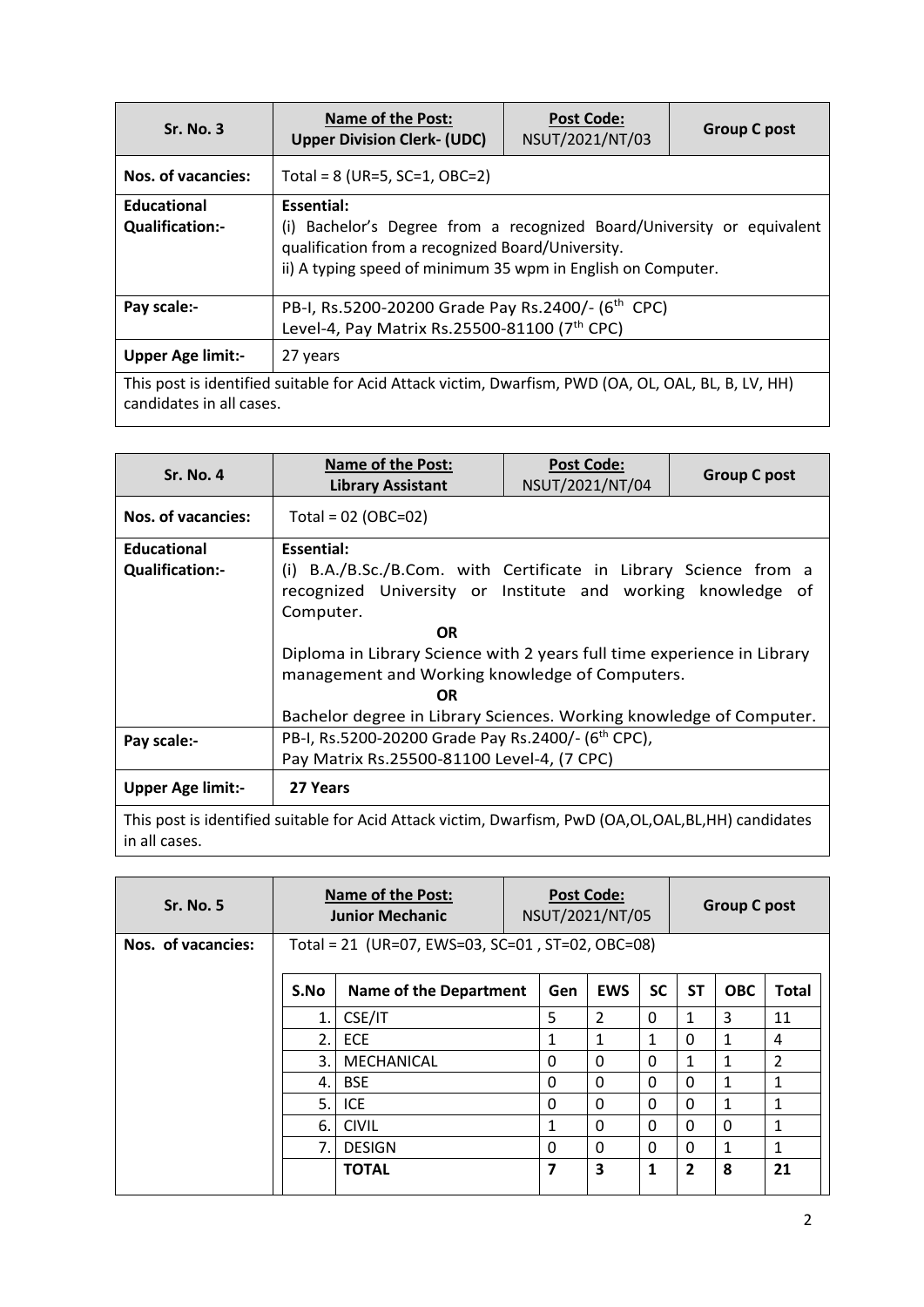| Educational<br><b>Qualification:-</b>                                                               | (i) For Engineering Department<br>ITI in relevant field and two years experience in relevant<br>field.<br><b>OR</b> |  |
|-----------------------------------------------------------------------------------------------------|---------------------------------------------------------------------------------------------------------------------|--|
|                                                                                                     | Diploma/Degree in Engineering in appropriate field.                                                                 |  |
| Pay scale:-                                                                                         | PB-I, Rs.5200-20200/- Grade Pay Rs.1900/- (6 CPC), Level-2, Pay Matrix<br>Rs.19900-63200 (7 CPC)                    |  |
| <b>Upper Age limit:-</b>                                                                            | 27 Years                                                                                                            |  |
| This post is identified suitable for Acid Attack victim, Dwarfism, PWD (OL,BL,HH) candidates in all |                                                                                                                     |  |
| cases.                                                                                              |                                                                                                                     |  |

| <b>Sr. No. 6</b>                                                                                                            | <b>Name of the Post:</b><br><b>Head Clerk</b>                                                                                                                                                                  | <b>Post Code:</b><br>NSUT/2021/NT/06 | <b>Group B post</b> |  |  |  |
|-----------------------------------------------------------------------------------------------------------------------------|----------------------------------------------------------------------------------------------------------------------------------------------------------------------------------------------------------------|--------------------------------------|---------------------|--|--|--|
| Nos. of vacancies:-                                                                                                         |                                                                                                                                                                                                                | Total = 07 (UR=05, SC=01, OBC=01)    |                     |  |  |  |
| <b>Educational</b><br><b>Qualification:-</b>                                                                                | Essential:<br>a) Graduation from recognized university.<br>b) Typing speed of minimum 35 wpm in English on Computer.<br>c) Knowledge of computers and basic office software tools like Windows,<br>Excel, etc. |                                      |                     |  |  |  |
| Pay scale                                                                                                                   | Rs.9300-34800<br>PB-II.<br>Level-7, Pay Matrix Rs.44900-142400 (7th CPC)                                                                                                                                       | Grade Pay $4600/- (6th$ CPC),        |                     |  |  |  |
| <b>Upper Age limit</b>                                                                                                      | 30 Years                                                                                                                                                                                                       |                                      |                     |  |  |  |
| This post is identified suitable for Acid Attack victim, Dwarfism, PWD (OL,OA,BL,OAL,B, LV, HH)<br>candidates in all cases. |                                                                                                                                                                                                                |                                      |                     |  |  |  |

| <b>Sr. No. 7</b>                                                                                          |                                                                                                                                                           | <b>Name of the Post:</b><br><b>Senior Technical Assistant</b><br>(STA)         |          |            | <b>Post Code:</b><br>NSUT/2021/NT/07 |           |                | <b>Group B post</b> |  |  |
|-----------------------------------------------------------------------------------------------------------|-----------------------------------------------------------------------------------------------------------------------------------------------------------|--------------------------------------------------------------------------------|----------|------------|--------------------------------------|-----------|----------------|---------------------|--|--|
| <b>Nos. of vacancies:</b>                                                                                 |                                                                                                                                                           | Total = $03$ (SC= $01$ , OBC= $02$ )                                           |          |            |                                      |           |                |                     |  |  |
|                                                                                                           | <b>S. No.</b>                                                                                                                                             | Name of the<br><b>Department</b>                                               | Gen      | <b>EWS</b> | <b>SC</b>                            | <b>ST</b> | <b>OBC</b>     | <b>Total</b>        |  |  |
|                                                                                                           | 1.                                                                                                                                                        | CSE/IT                                                                         | $\Omega$ | 0          | 0                                    | $\Omega$  | $\mathcal{P}$  | $\overline{2}$      |  |  |
|                                                                                                           | $\overline{2}$ .                                                                                                                                          | <b>CIVIL</b>                                                                   | 0        | $\Omega$   | $\mathbf{1}$                         | $\Omega$  | 0              | 1                   |  |  |
|                                                                                                           |                                                                                                                                                           | <b>TOTAL</b>                                                                   | 0        | 0          | 1                                    | 0         | $\overline{2}$ | 3                   |  |  |
| <b>Educational</b><br><b>Qualification:-</b>                                                              | Essential:                                                                                                                                                | (i) For Diploma with 5 years of Experience in relevant field/discipline<br>OR. |          |            |                                      |           |                |                     |  |  |
| Pay scale                                                                                                 | B.Tech/BE in relevant field/discipline.<br>PB-2, Rs.9300-34800 Grade Pay Rs.4200/- (6 <sup>th</sup> CPC)<br>Level-6, Pay Matrix Rs.35400-112400 (7th CPC) |                                                                                |          |            |                                      |           |                |                     |  |  |
| <b>Upper Age limit</b>                                                                                    | 30 Years                                                                                                                                                  |                                                                                |          |            |                                      |           |                |                     |  |  |
| This post is identified suitable for Acid Attack victim, Dwarfism, PWD, (OL, HH) candidates in all cases. |                                                                                                                                                           |                                                                                |          |            |                                      |           |                |                     |  |  |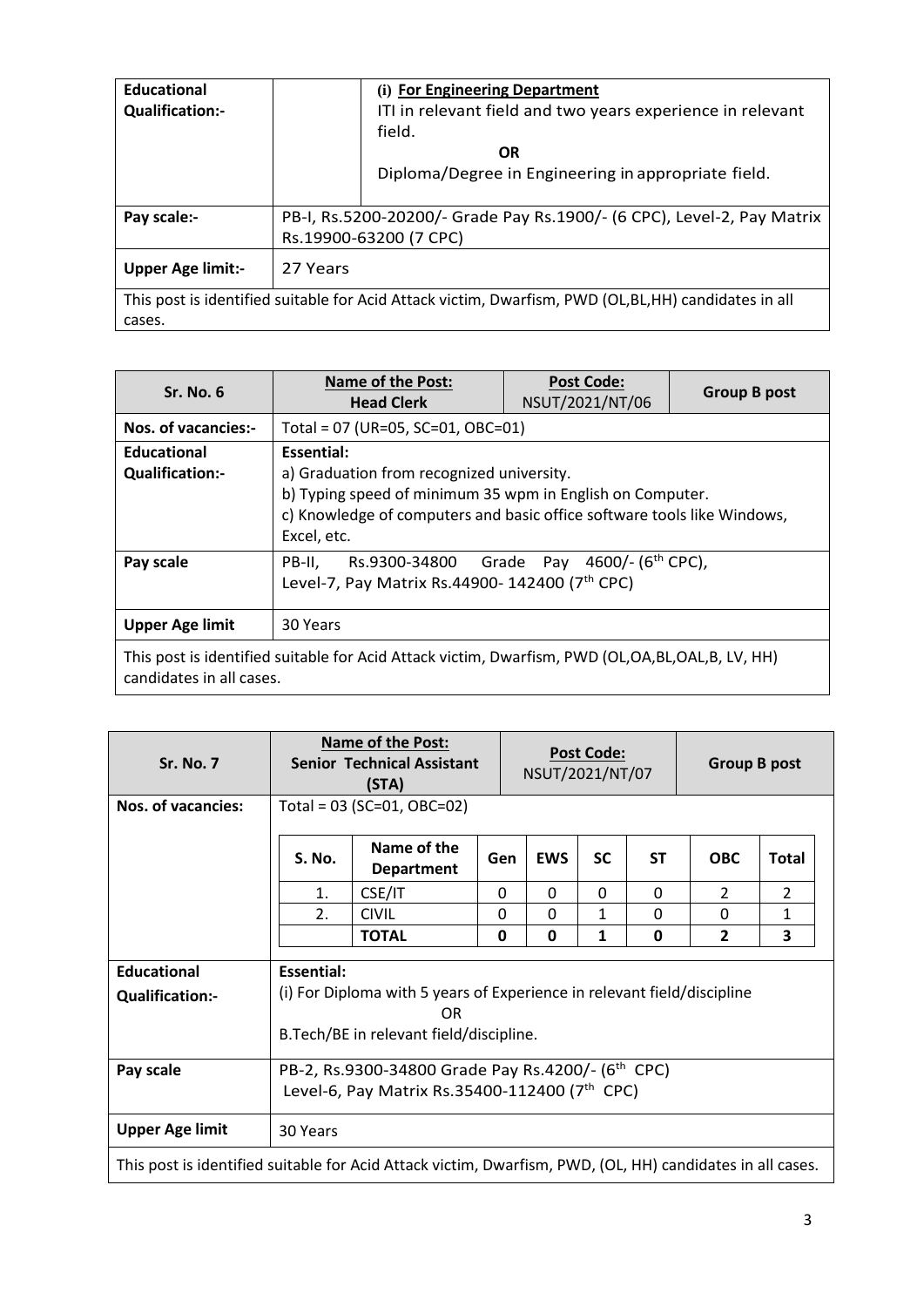| <b>Sr. No. 8</b>                      | <b>Name of the Post:</b><br><b>Assistant Store Keeper</b>                                                                                                    | <b>Post Code:</b><br>NSUT/2021/NT/08 | <b>Group C post</b> |  |
|---------------------------------------|--------------------------------------------------------------------------------------------------------------------------------------------------------------|--------------------------------------|---------------------|--|
| Nos. of vacancies:                    | Total = $01(UR=01)$                                                                                                                                          |                                      |                     |  |
| Educational<br><b>Qualification:-</b> | Essential:<br>i) 12th Class or equivalent qualification from a recognized Board/ University<br>(ii) A typing speed of minimum 35 wpm in English on Computer. |                                      |                     |  |
| Pay scale                             | PB-I, Rs.5200-20200/- Grade Pay Rs.1900/-(6 <sup>th</sup> CPC)<br>Level-2, Pay Matrix Rs.19900-63200 (7th CPC)                                               |                                      |                     |  |
| <b>Upper Age limit</b>                | 27 Years                                                                                                                                                     |                                      |                     |  |
| cases.                                | This post is identified suitable for Acid Attack victim, Dwarfism, PWD, (OA, OL, HH) candidates in all                                                       |                                      |                     |  |

| <b>Sr. No. 9</b>         | <b>Name of the Post:</b><br><b>Junior Programmer</b>                                                                     | <b>Post Code:</b><br>NSUT/2021/NT/09 | <b>Group B post</b> |  |  |
|--------------------------|--------------------------------------------------------------------------------------------------------------------------|--------------------------------------|---------------------|--|--|
| Nos. of vacancies:       | Total = 13 (UR=6, EWS=1, SC=2, ST=1, OBC=3)                                                                              |                                      |                     |  |  |
| Educational              | Essential:                                                                                                               |                                      |                     |  |  |
| <b>Qualification:-</b>   | M. Tech (with specialization in computer Science/IT/Software Engineering)<br>OR.<br>Master in Computer Application (MCA) |                                      |                     |  |  |
| Pay scale:-              | PB-2, Rs.9300-34800 Grade Pay Rs.4200/- (6 <sup>th</sup> CPC),<br>Pay Matrix Rs.35400-112400 Level-6, (7th CPC)          |                                      |                     |  |  |
| <b>Upper Age limit:-</b> | 30 Years                                                                                                                 |                                      |                     |  |  |
|                          | This post is identified suitable for Acid Attack victim, Dwarfism, PWD, (OL,BL,HH) candidates in all                     |                                      |                     |  |  |
| cases.                   |                                                                                                                          |                                      |                     |  |  |

| <b>Sr. No. 10</b>      | <b>Name of the Post:</b><br><b>Technical Assistant</b> |                                              | <b>Post Code:</b><br>NSUT/2021/NT/10 |              |              |                | <b>Group C post</b> |              |  |
|------------------------|--------------------------------------------------------|----------------------------------------------|--------------------------------------|--------------|--------------|----------------|---------------------|--------------|--|
| Number of              |                                                        | Total = 26 (UR=11, EWS=3, SC=3, ST=2, OBC=7) |                                      |              |              |                |                     |              |  |
| vacancies:-            |                                                        |                                              |                                      |              |              |                |                     |              |  |
|                        | S.No                                                   | Name of the<br>Department                    | Gen                                  | <b>EWS</b>   | <b>SC</b>    | <b>ST</b>      | <b>OBC</b>          | Total        |  |
|                        | 1.                                                     | CSE/IT                                       | $\overline{7}$                       | $\mathbf{1}$ | $\mathbf{1}$ | $\overline{2}$ | $\overline{2}$      | 13           |  |
|                        | $\overline{2}$ .                                       | ECE                                          | 0                                    | $\mathbf{1}$ | $\Omega$     | $\Omega$       | 0                   | $\mathbf{1}$ |  |
|                        | 3.                                                     | MECHANICAL                                   | 0                                    | $\mathbf{1}$ | $\mathbf{1}$ | 0              | $\mathbf{1}$        | 3            |  |
|                        | 4.                                                     | <b>BSE</b>                                   | 0                                    | $\Omega$     | $\mathbf{1}$ | $\Omega$       | $\Omega$            | $\mathbf{1}$ |  |
|                        | 5.                                                     | EE                                           | 0                                    | 0            | 0            | 0              | $\mathbf{1}$        | $\mathbf{1}$ |  |
|                        | 6.                                                     | <b>CHEMISTRY</b>                             | $\Omega$                             | 0            | $\Omega$     | 0              | $\mathbf{1}$        | 1            |  |
|                        | 7.                                                     | <b>PHYSICS</b>                               | 0                                    | 0            | 0            | 0              | $\mathbf{1}$        | $\mathbf{1}$ |  |
|                        | 8.                                                     | <b>CIVIL</b>                                 | 3                                    | 0            | 0            | 0              | $\mathbf{1}$        | 4            |  |
|                        | 9.                                                     | <b>DESIGN</b>                                | 1                                    | $\Omega$     | $\Omega$     | $\Omega$       | $\Omega$            | $\mathbf{1}$ |  |
|                        |                                                        | <b>TOTAL</b>                                 | 11                                   | 3            | 3            | $\overline{2}$ | $\overline{7}$      | 26           |  |
|                        |                                                        |                                              |                                      |              |              |                |                     |              |  |
| <b>Educational</b>     | <b>Essential:</b>                                      |                                              |                                      |              |              |                |                     |              |  |
| <b>Qualification:-</b> |                                                        | <b>For Engineering Departments</b>           |                                      |              |              |                |                     |              |  |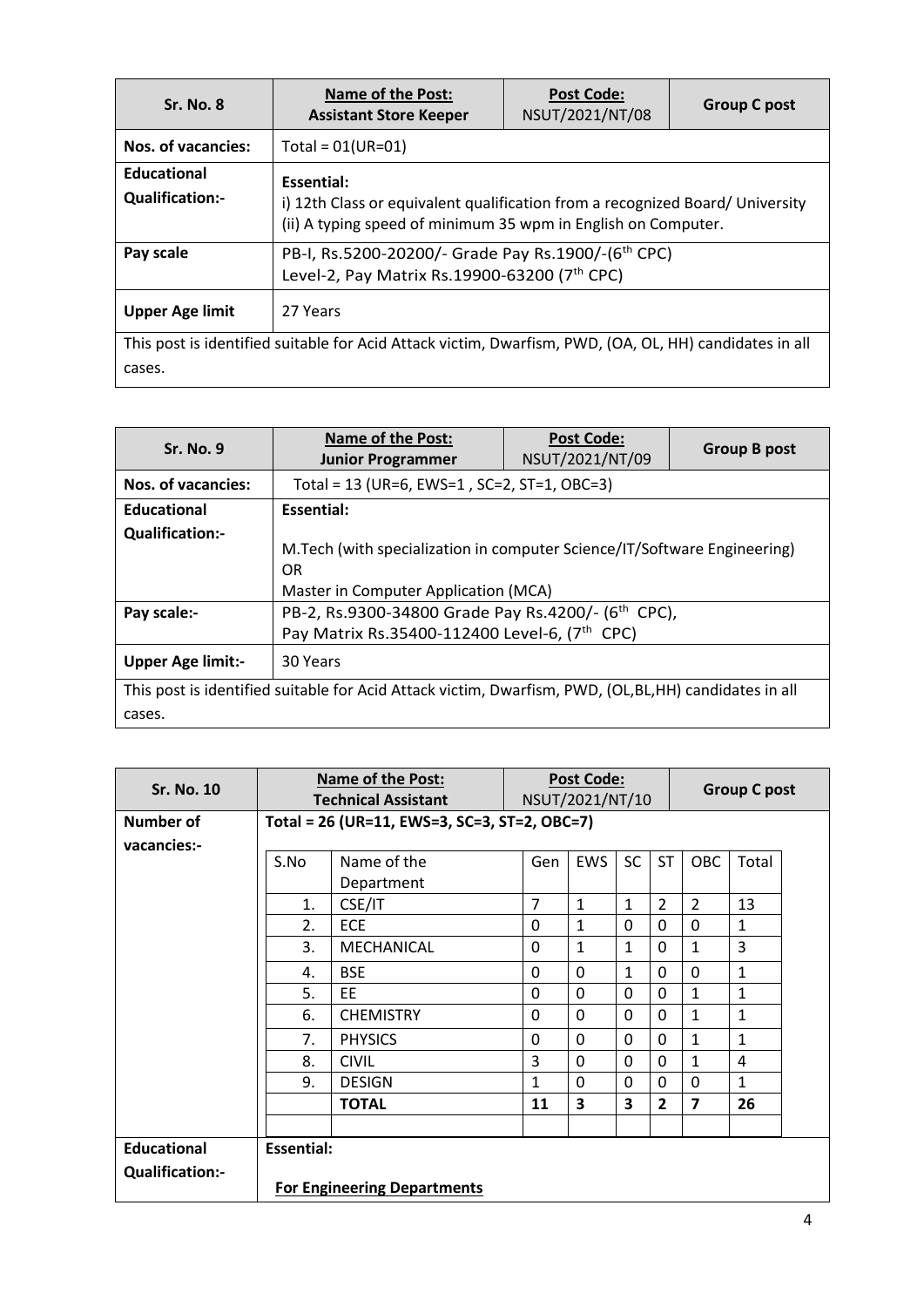|                                                                                                    | State Board Diploma or equivalent in the relevant or an allied) subject/field<br>with Two (02) years Industrial/ Laboratory Experience in the desired trade.<br>OR |  |
|----------------------------------------------------------------------------------------------------|--------------------------------------------------------------------------------------------------------------------------------------------------------------------|--|
|                                                                                                    | B. Tech/BE in relevant field/discipline.                                                                                                                           |  |
|                                                                                                    | For Physics & Chemistry Departments                                                                                                                                |  |
|                                                                                                    | B.Sc with 2 years Experience                                                                                                                                       |  |
|                                                                                                    | OR                                                                                                                                                                 |  |
|                                                                                                    | M.Sc. in relevant field.                                                                                                                                           |  |
| Pay scale:-                                                                                        | PB-I, Rs.5200-20200 Grade Pay Rs.2800/- (6 <sup>th</sup> CPC),<br>Pay Matrix Rs.29200-92300, Level-5 (7th CPC)                                                     |  |
|                                                                                                    |                                                                                                                                                                    |  |
| <b>Upper Age limit:-</b>                                                                           | 27 Years                                                                                                                                                           |  |
| This post is identified suitable for Acid Attack victim, Dwarfism, PWD, (OL, HH) candidates in all |                                                                                                                                                                    |  |
| cases.                                                                                             |                                                                                                                                                                    |  |

### **Important-**

- 1. The above vacancies are tentative, which may vary.
- 2. Wherever, experience has been required in the above mentioned post, the same should be after acquiring the minimum qualification asked for the said post.
- 3. Relevancy of the diploma degree submitted by candidate with respect to minimum education qualification shall be decided by the University and its decision in this regard will be final.
- 4. PWD reservation shall be applicable as per existing guidelines and instruction issued by Govt.
- 5. For Age relaxations relevant para may be referred to.

Abbreviations used are denoted as under: EWS-Economically Weaker Sections, UR-Unreserved (General), SC- Scheduled Caste, ST- Scheduled Tribe, OBC- Other Backward Classes, PwD-Person with Disability, OA=One Arm, OAL=One Arm and One Leg, OL=One Leg, BL=Both Leg, B=Blind, LV=Low Vision, HH= Hearing Impaired.

CSE- Computer Science Engineering, IT- Information Technology, ECE- Electronics and Communication Engineering, BSE- Biological Sciences and Engineering, EE- Electrical Engineering, ICE-Instrumentation and Control Engineering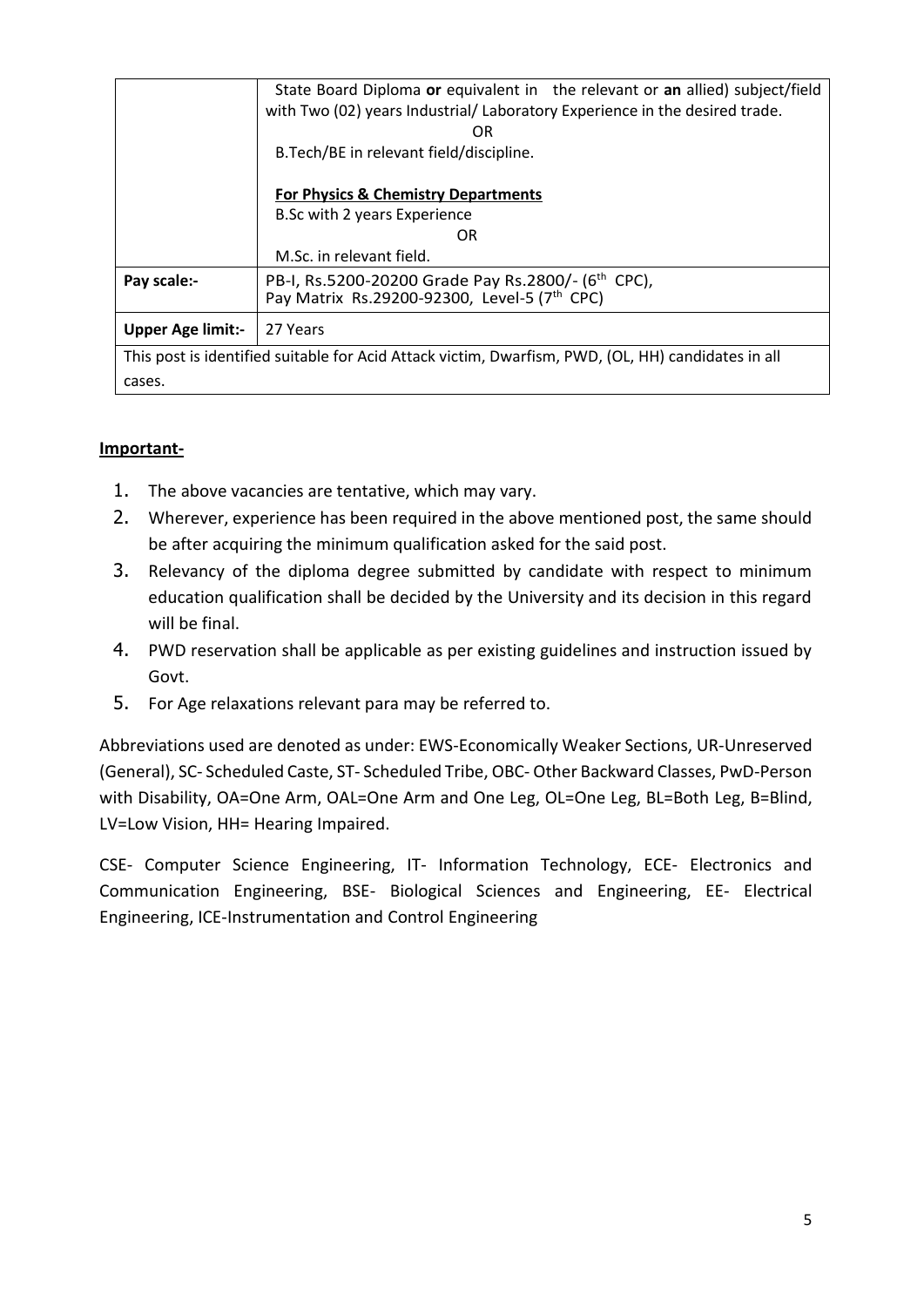### **APPLICATION FILING**:-

- 1. The candidates must apply online only. No other mode of application shall be accepted.
- 2. The candidates must read the instructions for APPLYING ONLINE carefully when candidate login for filling up of application, which are available in subsequent paras.
- 3. All qualifications should have been acquired from Universities/Institutes, recognized by the relevant appropriate statutory authority in India.
- 4. Candidates who possesses the notified qualification only are eligible to apply.
- 5. Persons serving in Government/Semi-Government/Autonomous Bodies/Statutory Bodies/PSUs/PSBs should produce a No Objection Certificate at the time of Interview/skill test/Laboratory practical exam, as the case may be.

#### **ELIGIBILITY CRITERIA:-**

- 1. The candidate must be a citizen of India.
- 2. The educational qualification, experience, age and other eligibility condition as stipulated in advertisement shall be determined as on the 01.06.2021.
- 3. **Age Limit: -** As mentioned against each post. Crucial date for determining the age limit shall be 01.06.2021.
	- a. Candidates born before 01.06.1994 will not be eligible to apply for the posts with post code NSUT/2021/NT/01, NSUT/2021/NT/02, NSUT/2021/NT/03, NSUT/2021/NT/04, NSUT/2021/NT/05, NSUT/2021/NT/08 & NSUT/2021/NT/10.
	- b. Candidates born before 01.06.1991 will not be eligible to apply for the posts with post code NSUT/2021/NT/06, NSUT/2021/NT/07 & NSUT/2021/NT/09.
	- c. Candidates born after 01.06.2003 will not be eligible to apply for any post.

#### **RESERVATION BENEFITS: -**

- 1. Reservation benefits will be available to the EWS/SC/ST/OBC/PWD in accordance with the instructions/Orders/Circulars issued from time to time by the Govt. of Delhi.
- 2. Candidates who wish to be considered against reserved vacancies and /or to seek age relaxation, must be in possession as on 01.06.2021 of relevant certificates (EWS/SC/ ST/OBC (Delhi)- Non Creamy layer (NCL) /PWD/Educational/ Experience etc.) issued by the competent / notified authority in prescribed format otherwise their claim for any category will not be entertained and their applications will be considered against unreserved (UR) category vacancies, if eligible otherwise. The candidate has to select that particular category when applying online for the post. No request for change of Category will be entertained at any later stage.
- 3. Only OBC (Delhi) candidates notified by Govt. of NCT of Delhi vide letter/order No. F/19(10)2001/S-III/Pt. File/2278-2285 dated 27.07.2007 and no. F.19(01)/2012/S.IV/ 1241-1258 dated 20.07.2016 will be given the benefit of reservation / age relaxation under OBC category. OBC (Outside Delhi) candidates will be treated as un-reserved candidates and they must apply under UR category. The OBC (Delhi) candidates must be in possession of non-creamy layer certificate issued by Competent Authority on or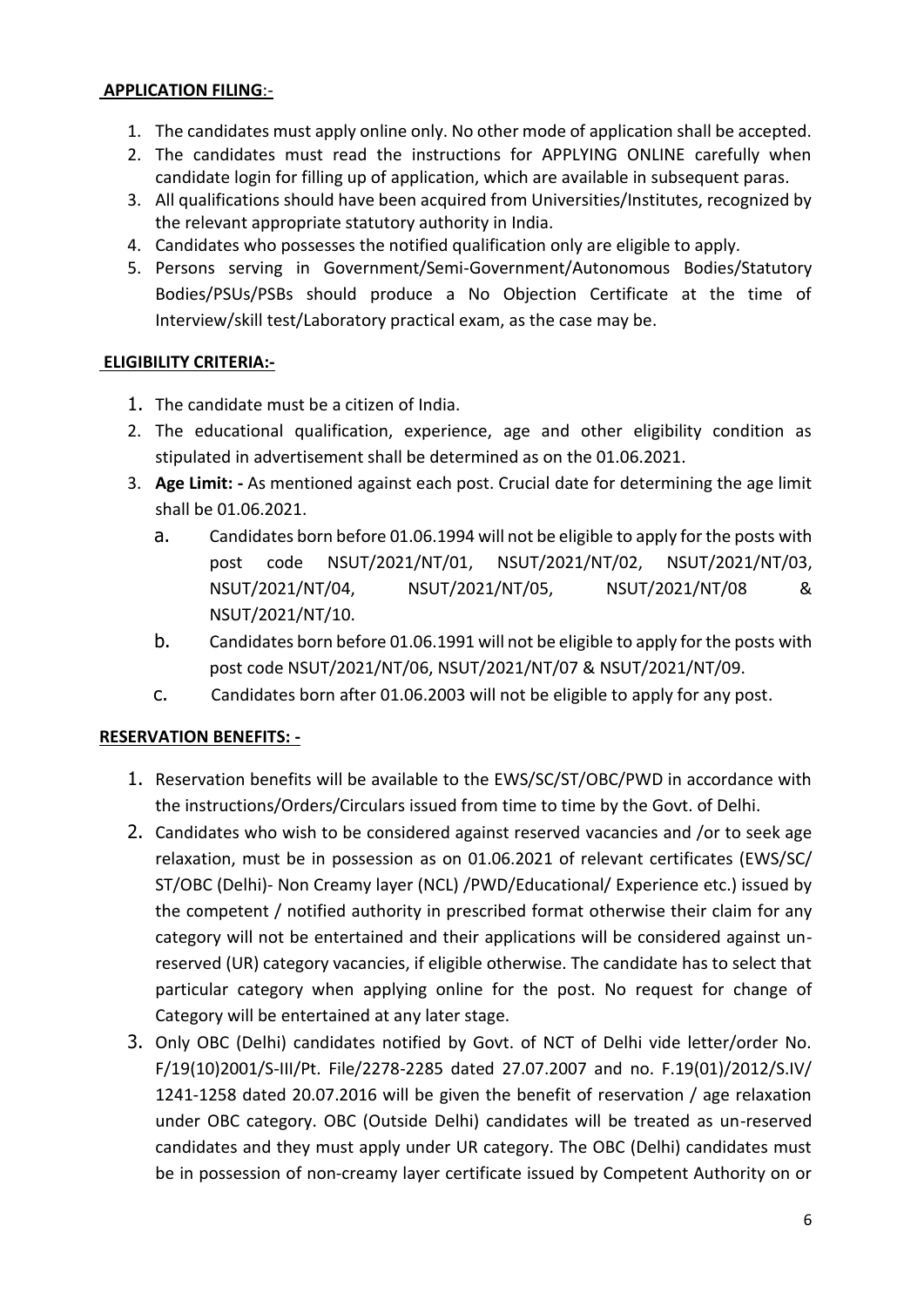after 01.04.2020 along with his/her caste certificate. OBC (Delhi) Candidates belonging to "Creamy Layer" are not entitled to avail any concession otherwise extended to OBC category. Such candidates have to indicate their category as UR.

- 4. Only following two types of certificates will be accepted as valid certificates for grant Of benefit Of reservation to OBCS:
	- a. OBC certificate (Delhi) issued by the Revenue Department of GNCT of Delhi, on the basis of an old certificate Issued to any member of individual's family from Competent Authority, GNCT of Delhi.
	- b. OBC certificate issued by a competent authority outside Delhi to a person belonging to a community duly notified as OBC by GNCT of Delhi. This certificate should have mandatorily been issued on the basis of OBC certificate issued by Competent Authority of Govt. of NCT of Delhi to a family member of the concerned person who had been residing in Delhi before 08.09.1993.
- 5. Candidates belonging to Economically Weaker Sections (EWS) will have to furnish selfattested copy of valid Income & Asset certificate issued by the competent authority on or after 01.04.2020.
- 6. A Candidate belonging to SC/ST/OBC/EWS who is selected on the same standard as applied to general category candidates and who appears in the general merit list is treated as own merit candidate. Such candidate will be adjusted against unreserved point of the reservation roster. In other words, when a relaxed standard is applied in selecting an SC/ST/OBC/EWS candidate, for example in the age limit, experience, qualification, extended zone of consideration larger than what is provided for general category candidates, etc., the SC/ST/OBC/EWS candidates are to be counted against reserved vacancies. Such candidates would be deemed to be unavailable for consideration against unreserved vacancies.
- 7. SC/ST/PwD Candidates who are applying against unreserved post are not required to pay application Fees and only Processing Fees is to be paid.

| S.No.          | Categories        | Extent of age concession                                                                                          |
|----------------|-------------------|-------------------------------------------------------------------------------------------------------------------|
| $\mathbf{1}$   | SC/ST             | 05 years                                                                                                          |
| $\overline{2}$ | OBC (Delhi)       | 03 years                                                                                                          |
| 3              | <b>PWD</b>        | 10 years                                                                                                          |
| $\overline{4}$ | $PWD + SC/ST$     | 15 years                                                                                                          |
| 5              | PWD + OBC (Delhi) | 13 years                                                                                                          |
| 6              | Govt. Servants    | For Group B post: -                                                                                               |
|                |                   | Up to 5 years for Group B posts (which are in the same<br>line or allied cadres and where a relationship could be |

## **Age Relaxation:-**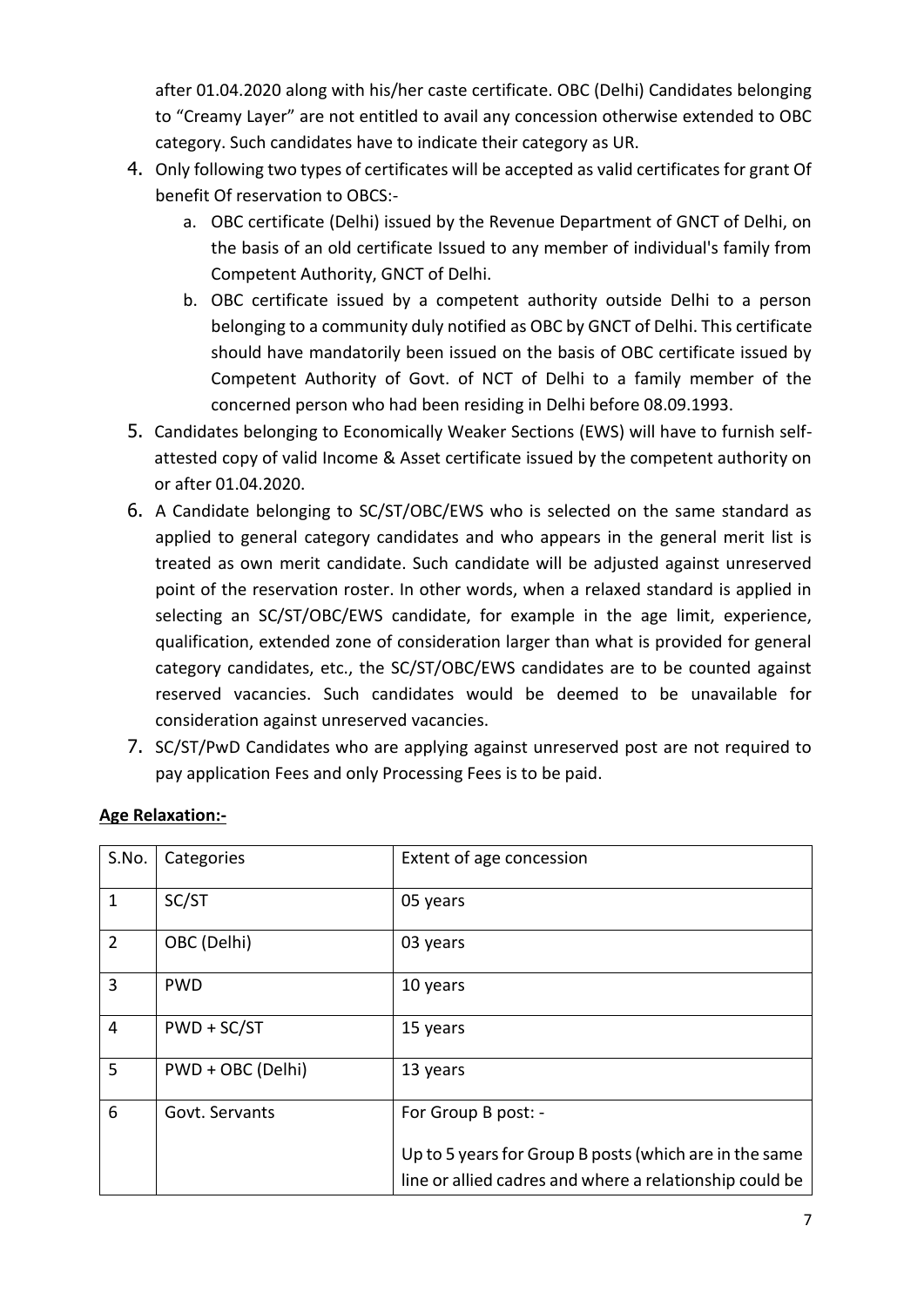|                |                                                                                         | established that the service already rendered in a<br>particular post will be useful for the efficient<br>discharge of the duties of post) as per DOP&T O.M.<br>No. 15012/2/2010. ESTT. (D) dated 27 <sup>th</sup> March, 2012.                 |  |
|----------------|-----------------------------------------------------------------------------------------|-------------------------------------------------------------------------------------------------------------------------------------------------------------------------------------------------------------------------------------------------|--|
|                |                                                                                         | For Group C post: -                                                                                                                                                                                                                             |  |
|                |                                                                                         | UP to 40 years of age (45 years for SC/ST, 43 years for<br>OBC for Group C post (which are in the same line or<br>allied cadres as per DOP&T O.M. No. 15012/2/2010.<br>ESTT. (D) dated 27 <sup>th</sup> March, 2012.                            |  |
| $\overline{7}$ | Meritorious Sports persons<br>(Only for Group C posts)                                  | Up to 5 years (10 years for SC/ST and 08 years for OBC<br>candidates)                                                                                                                                                                           |  |
| 8              | Ex-Servicemen Group B & C<br>Period of Military service plus 3 years.<br>(Non Gazetted) |                                                                                                                                                                                                                                                 |  |
| 9              | Disabled Defense<br>services<br>personnel (Group C)                                     | 45 years (50 Years of SC/ST, 48 years for OBC)                                                                                                                                                                                                  |  |
| 10             | Widows/divorced                                                                         |                                                                                                                                                                                                                                                 |  |
|                | women/women<br>judicially<br>separated and who are not<br>re-married.                   | For Group C post :-<br>Up to the age of 35 years (up to 40 years for SC/ST &<br>38 for OBC).                                                                                                                                                    |  |
| 11             | Contract<br>employees<br>in<br><b>AIACTR and CBPGEC</b>                                 | One time age relaxations for the contract employees,<br>who were working in erstwhile AIACTR & CBPGEC at<br>the time of merger of AIACTR & CBPGEC in NSUT, will<br>be given to the extent of their service rendered in<br>respective institute. |  |

(Note:-The above age relaxations will be regulated as per DOPT Guidelines.)

1. An Ex-serviceman who has already secured employment under the central Government/Delhi Govt. or its autonomous/local bodies in Group C and D will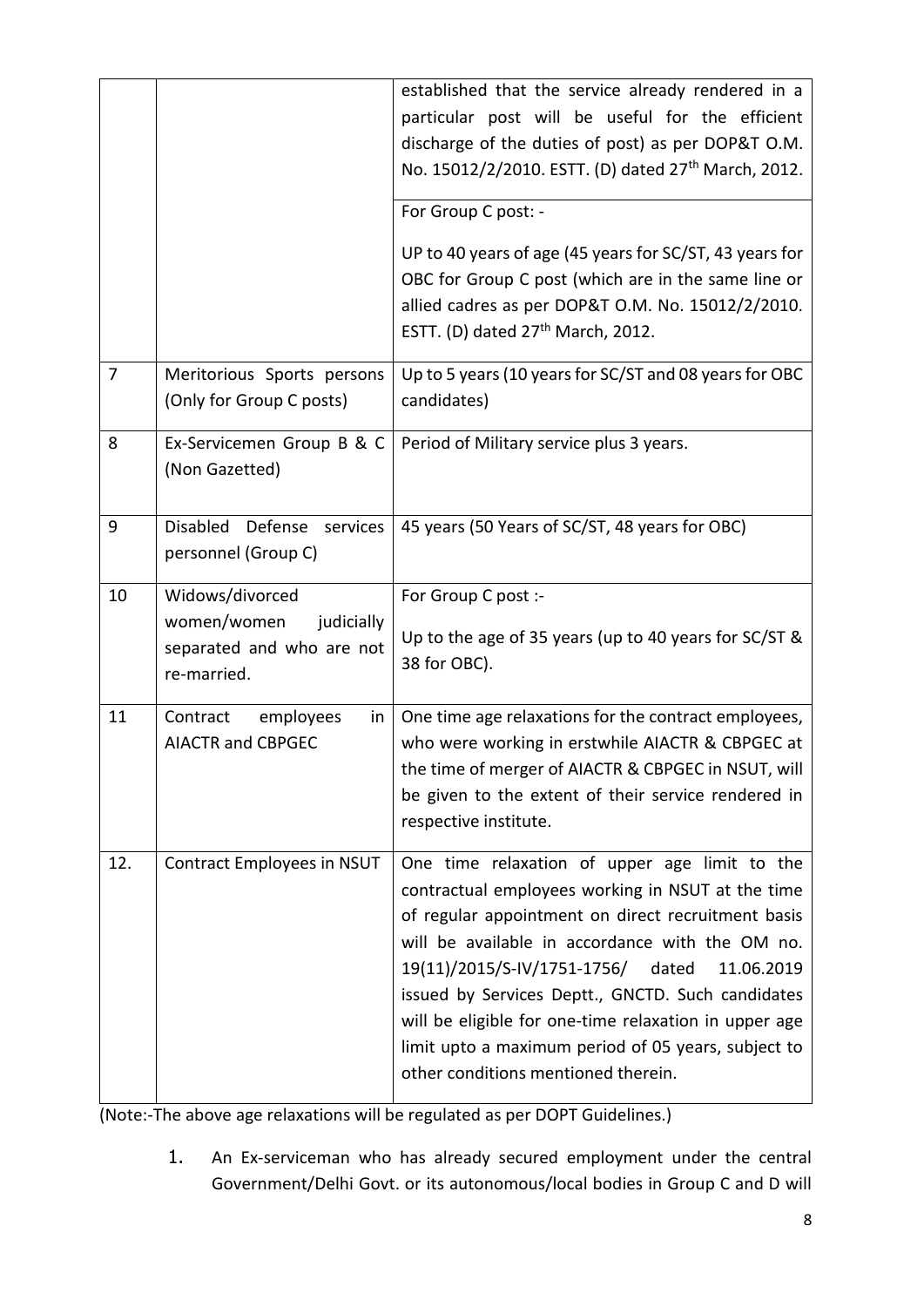be permitted the benefit of age relaxation as prescribed for ex-servicemen for securing another employment in higher grade or cadre in Group C and D.

- 2. ln case of physically handicapped/Person with Disability, relaxation in age-limit shall be applicable irrespective of the fact whether post is reserved or not, provided the post is identified suitable for persons with disabilities. No relaxation for age will be applicable for SC/ST /OBC candidates who are applying against general vacancy.
- 3. lf a person with disability is entitled to age concession by virtue of being a Govt. Servant, concession to him/her will be admissible either as a 'person with disability' or as a Govt. Servant ' whichever may be more beneficial to him/her.
- 4. Cumulative age relaxation may be allowed, wherever applicable as per Govt. norms.
- 5. All the age relaxation benefits will be subject to the ceiling of 56 years of age. In other words any person who is above the age of 56 years as on the crucial age will not be eligible to apply.

#### **HOW TO APPLY**

- 1. No manual / paper applications will be entertained.
- 2. After submitting applications through ONLINE, candidates should take a print out of registration cum application form and produce along with self-attested copies of certificates / documents, at the time of document verification to be conducted prior to Personal Interview/skill test/laboratory practical test.
- 3. Information mentioned by the candidates at the time of registration / submission of application through ONLINE mode will only be given weightage.
- 4. Before registering / applying online, the candidates should ensure that they have valid e-mail ID, which should remain valid at least till the time recruitment process is completed.
- 5. The Online application portal will be active from 10:00 hours on 27.06.2021 to 12:00 mid night hours on 31.07.2021.
- 6. Candidates applying for more than one post should apply and submit separate Registration-cum-Application Form along with the requisite fee for each post(s).
- 7. Candidates should submit single application only for any post. In case of multiple applications / registrations for any post, the last registered applications shall only be considered.
- 8. Candidate may apply for more than one post, but The University may hold the examinations of two or more different posts on the same day and candidate shall have to opt to take the examination of any one post only.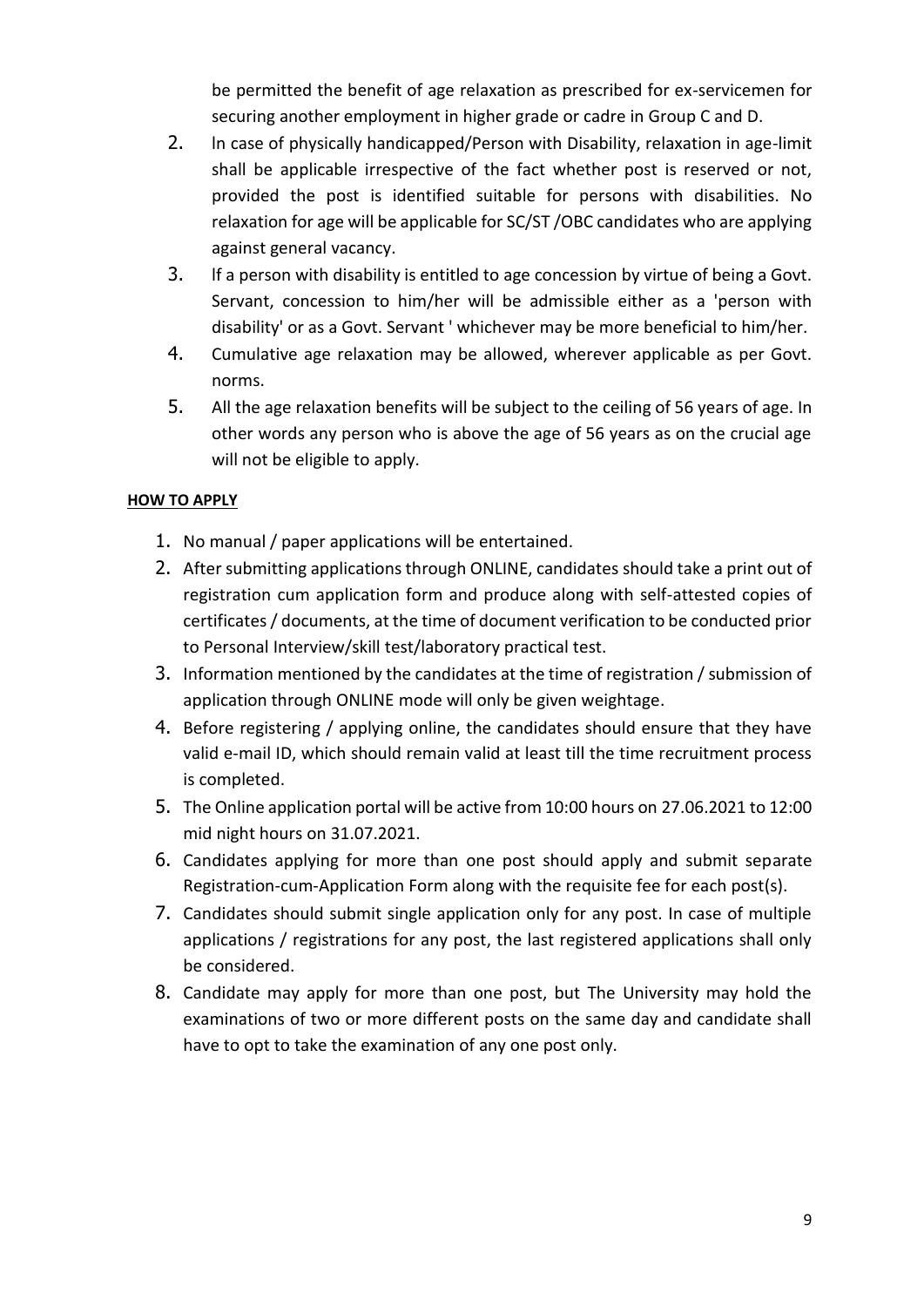#### **MODE OF SELECTION: -**

The selection shall be made through computer based examinations and skill test/laboratory practical test, and Interview wherever applicable.

#### **EXAMINATION:-**

- 1. The centres for holding the examination will be in Delhi/NCR which may be extended to other cities outside Delhi NCR in case large number of applications are received for any post.
- 2. The candidates must carry in original Aadhar Card/ any other Govt. issued Identity proof to the examination centre, failing which they shall not be allowed to appear for the examination.
- 3. Use of calculator, Laptop, Palmtop, other Digital Instrument/ Mobile/ Cell phone, Pager/ electronic watches and any metallic items etc. is/ are not allowed. In case any candidate is caught/ found to be in possession of any gadget/instrument, he/ she would be debarred from the examination and legal proceedings shall also be initiated against him/her.
- 4. The candidates are instructed to follow the following dress code while appearing for Exam.
	- (a) Light clothes with half sleeves not having big buttons, brooch/badge, flower etc. with Salwar/ Trouser.
	- (b) Slippers, sandals with low heels. Shoes are not allowed.
- 5. Candidates are advised not to bring any of the above gadgets in the examination Centre as no arrangements for keeping or for security of these items would be available at the centres.
- 6. Candidates called for Computer Based Online Examination are required to make their own arrangements for their travel and stay and they are not entitled for any reimbursement.
- 7. Computer Based test shall be based on the syllabus which will be available on website in due course.
- 8. Date of Computer Based test will be notified in due course.
- 9. NSUT reserves the right to allocate any Test centre.

#### **Note:-**

- 1. In case of persons in the category of blindness, locomotor disability (both arm affected – BA) and cerebral palsy, the facility of Scribe shall be given if opted for so by the desired person, if applicable as per the relevant provisions of Act / Rules / Guidelines of Govt. of India (Refer OM F No. 34-02/2015-DD-III dated 29.08.2018 issued by Under Secretary to the GoI, Ministry of Social Justice & Empowerment).
- 2. The examination questions will be bilingual (Hindi & English) except for the language papers which would be in the language only.
- 3. There is no provision of re-evaluation / re-checking of Answer Sheets/ Answer Scripts.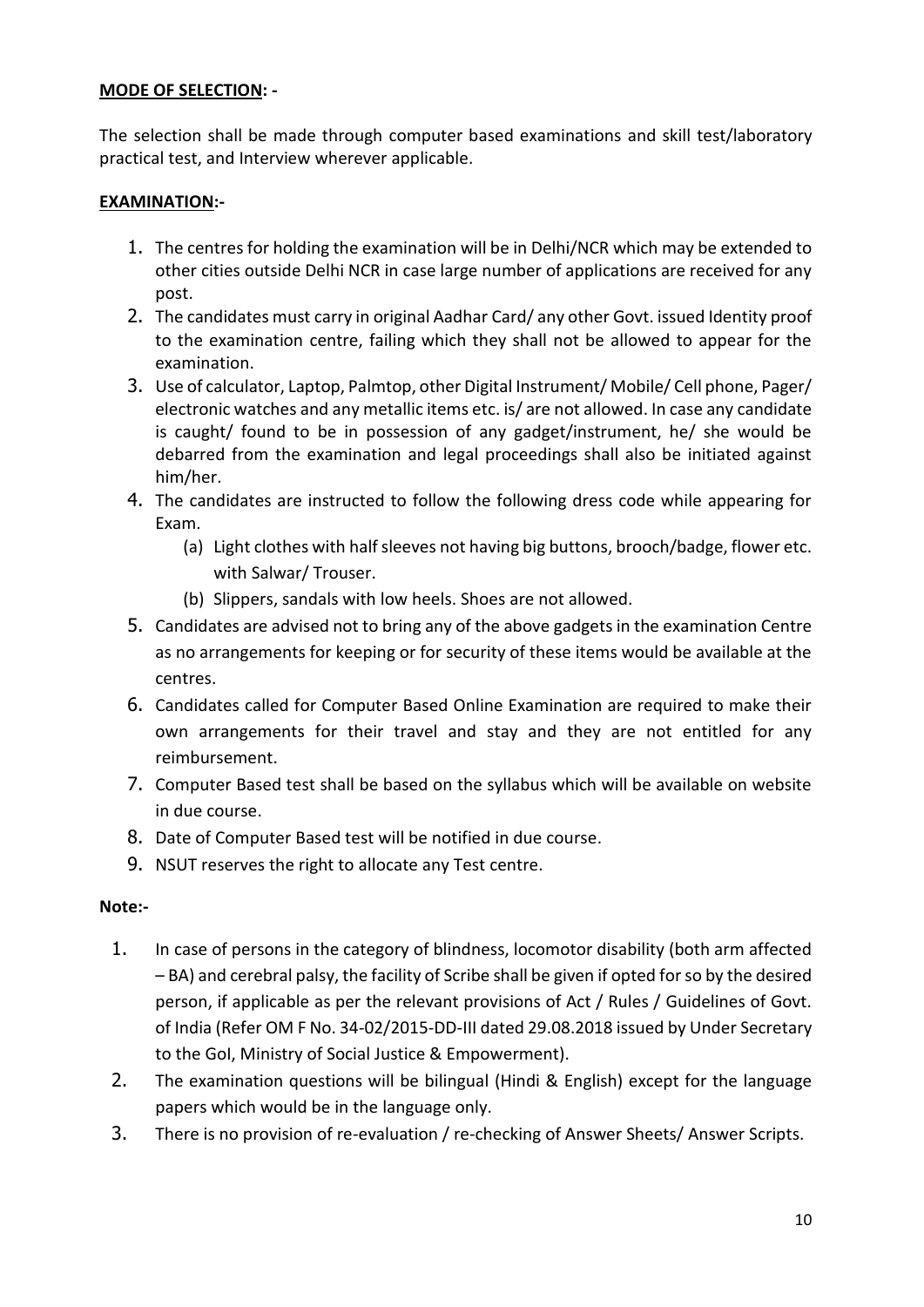#### **SELECTION CRITERIA:-**

- 1. Based on the examination Marks scored, candidates who will obtain minimum cut-off qualifying marks will be shortlisted for skill test/Laboratory practical test, and personal Interview whichever is applicable in the order of merit. The number of candidates to be considered for personal interview/skill test/Laboratory practical test will normally be 6 times the number of vacancies notified. However, University reserves the right to increase the number of candidates.
- 2. In case of tie in the points of two or more candidates for the last slot, all the candidates with the same score shall be called for interview/skill test/Laboratory practical test.
- 3. The list of candidates shortlisted for personal interview/skill test/Laboratory practical test will be published on NSUT website (www.nsut.ac.in). Shortlisted candidates may also be informed through e-mail / SMS. Candidates are advised to give the correct emailid & mobile number and also to watch website regularly.
- 4. Candidates should produce copy of documents along with the original documents, in support of their meeting eligibility conditions, at the time of Interview/Skill test/Laboratory Practical Test failing which such candidates will not be permitted to appear for the interview/skill test Laboratory Practical Test.
- 5. If the SC/ST/OBC-NCL/EWS/Disability Certificate/any other relevant documents or documents for educational qualification/Experience has been issued in a language other than English/ Hindi, the candidates should submit a self-certified translated copy of the same either in English or Hindi.
- 6. Minimum qualifying marks in the written exam will be 50% for General (UR) / EWS/OBC and 45% for SC/ST / PwD candidates.

Marks will also be awarded for the interview/skill test/Laboratory Practical Test as the case may be. The minimum qualifying marks for the interview/skill test/Laboratory Practical Test will be 50% for General(UR)/EWS/OBC candidates and 45% for SC/ST / PwD candidates. Provided wherever, there is a minimum standard set for any skill in the recruitment rules of the respective post marks will be awarded only to those candidates who qualify the said standard in the skill test. If candidate fails to achieve minimum standard set for any skill in the recruitment rules of the respective post, he/she will be treated as "not suitable for selection".

7. The final selection will be based on the total marks scored by the candidate in the Computer Based Online Examination and skill test/Laboratory practical test, and Interview if applicable. (i) For Group 'C' posts, 75% weightage will be given for Computer Based Online Examination Score and 25% weightage will be for skill test/Laboratory practical test.

(ii)For Group 'B' posts, 50% weightage will be given for Computer Based Online Examination, 25% weightage for Skill test and 25% weightage will be given for Interview.

8. There will be a minimum qualifying score for the final selection which will be 50% for General (UR)/EWS/OBC and 45% for SC/ST/PwD candidates after calculating the total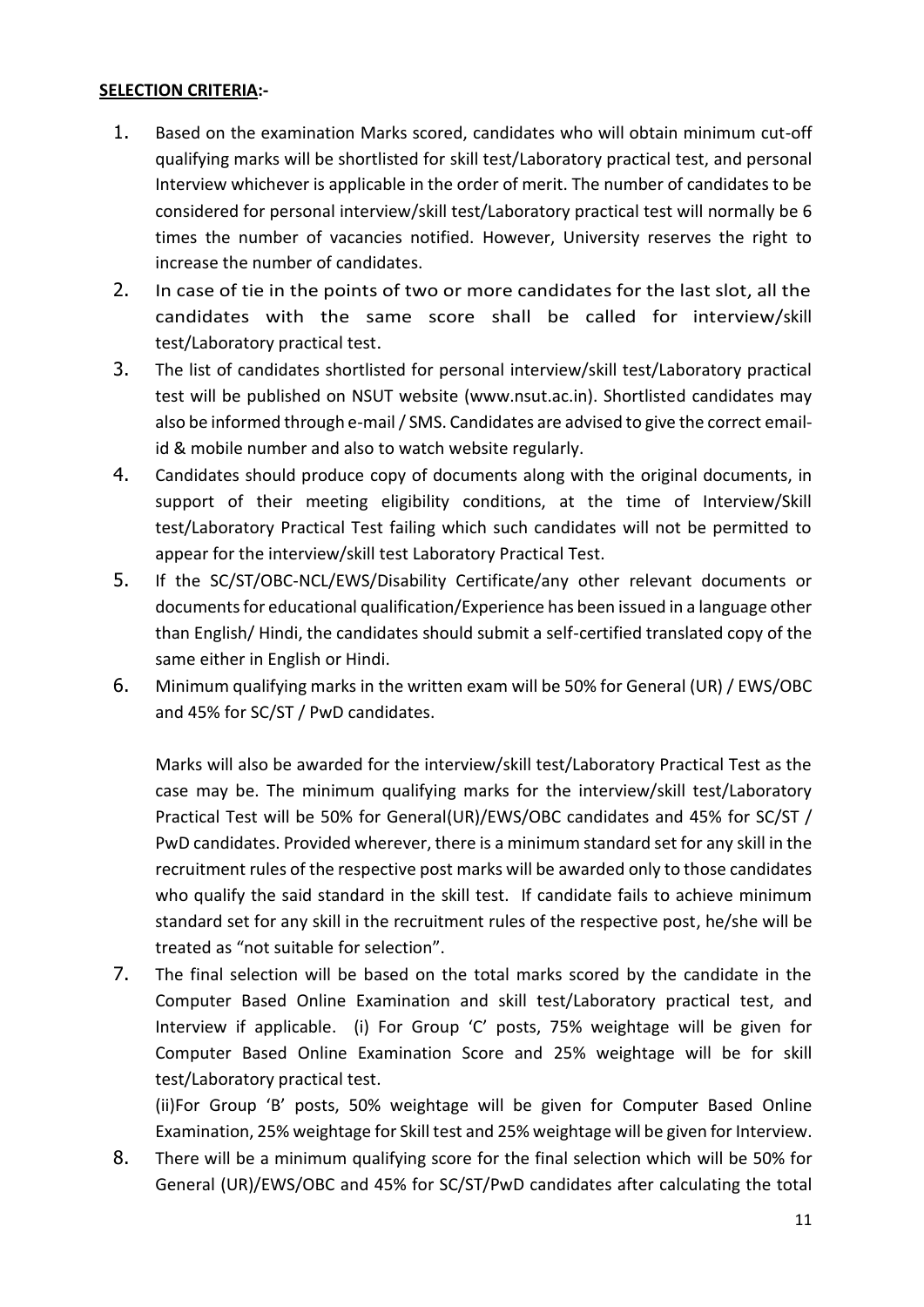score of the candidate based on the above weightage. Any Candidate who fails to secure that minimum qualifying score will be treated as "not suitable for selection".

- 9. In final merit list, If there are two or more candidates in the same category having equal marks:
	- **a)** candidate who have secured higher marks in computer based examination shall be placed higher in merit.
	- **b)** In case where the marks in computer based examination are same the candidate who will be having higher qualification will be placed higher in the final merit list.
	- **c)** In case where marks in the computer based examination and the qualifications are also same, the candidate who had secured higher marks in the highest qualification shall be placed higher in the final merit list.

## **AFTER SELECTION:-**

- 1. The successful candidates will be required to submit legible Self attested copies of the documents, Admit Card containing signature of the Invigilator (used in examination) along with the hard copy of printout of online application form at the time of verification of documents. (Any information contained in the attached certificates shall not be considered unless it is claimed in the application form. Original documents will also be required to be produced for verification.
- 2. The appointment of selected candidates will be subject to being found Medically Fit for the post and they will be required to undergo medical examination before a medical board to be arranged by NSUT. The appointment will be further subject to verification of character and antecedents.
- 3. Appointment will be further subject to verification of relevant certificates/ documents from the respective Competent Authorities.

#### **GENERAL INSTRUCTIONS FOR CANDIDATES**

- 1. New Pension Scheme will be applicable to the entrants against these posts.
- 2. The vacancies advertised are provisional and liable to vary (increase or decrease). In case the vacancy position is reduced to any number or even zero due to any circumstances, University will not be liable to compensate the applicant for any consequential damage/ loss.
- 3. The University reserves the right to cancel or modify the advertisement or part of it at any stage. The number of vacancies is provisional and subject to change.
- 4. The University reserves the right to cancel a part or entire process of examination or a part of it due to administrative reasons and in case of unfair means, cheating or other irregularities/ malpractice noticed by the University. The University also reserves the right to cancel or set up a new examination Centre and divert the candidates to appear at that examination Centre if required.
- 5. The University reserves the right to cancel any Centre of exam and ask the candidates of that Centre to appear at another Centre. The University also reserves the right to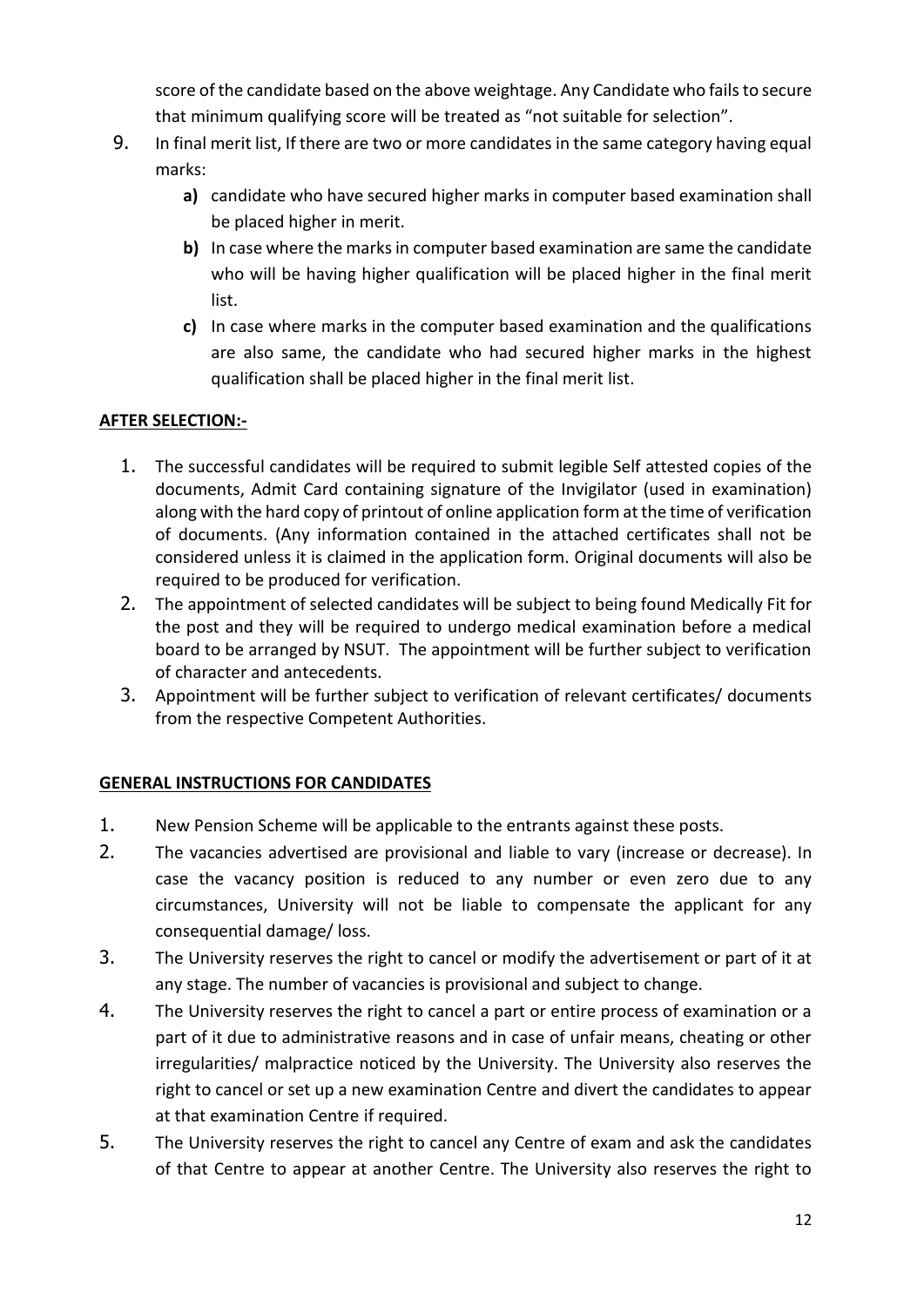direct candidates of any Centre to some other Centre to take the Exam. No request for change in date, time and Centre of exam will be accepted under any circumstances.

- 6. The candidature of the candidate to the Examination is entirely and mere issue of Admit Card or appearance at Examination does not entitle him/her to any claim for the post.
- 7. ln case there is any discrepancy among the English & Hindi version of advertisement, the English version will be treated as final.
- 8. Skill test/Laboratory Practical test will be taken as per requirement of job.
- 9. Candidates already removed / terminated / deserted their employment from NSUT will not be considered.
- 10. Persons already resigned their appointment from NSUT may also apply, subject to fulfilling the notified eligibility criteria.
- 11. Experience Certificate from employer must mention the detail regarding Pay Scale/ Pay Band & Grade Pay, period of employment, designation (Post), whether regular part time and whether adhoc/contract/ regular, which applicant has claimed in his/her application. It is the responsibility of the applicants to provide conclusive documentary proof(s) in support of experience claimed without which the same shall not be considered.
- 12. Information regarding Selection Schedule will be communicated to the shortlisted candidates through NSUT website besides e-mail to their registered e-mail address or message through SMS to their Registered Mobile Number. The Call Letter for Interview will be uploaded on NSUT website and the same need to be downloaded and printed by the candidate concerned.
- 13. Any legal proceedings in respect of any matter of claim or dispute arising out of this advertisement and / or an application in response thereto can be instituted only in Delhi and the High Court at Delhi shall have sole and exclusive jurisdiction.
- 14. Candidates are requested to scan and upload the self-attested copies of following documents / certificates:
	- a. Recent passport size Colour photograph, taken during last one year.
	- b. Scanned image of candidate's signature (in Black ink).

#### **ACTION AGAINST CANDIDATES FOUND GUILTY OF MISCONDUCT: -**

Candidates are warned that they should not furnish any particulars that are false or suppress any material information while filling in the application form. Candidates are also warned that they should neither attempt to alter or otherwise tamper with any entry in a document or the self-attested certified copy submitted by them nor submit a tampered/fabricated document.

Without prejudice to criminal action/debarment from any further association with NSUT wherever necessary, candidature will be summarily cancelled at any stage of the recruitment in respect of candidates found to have indulged in any of the following: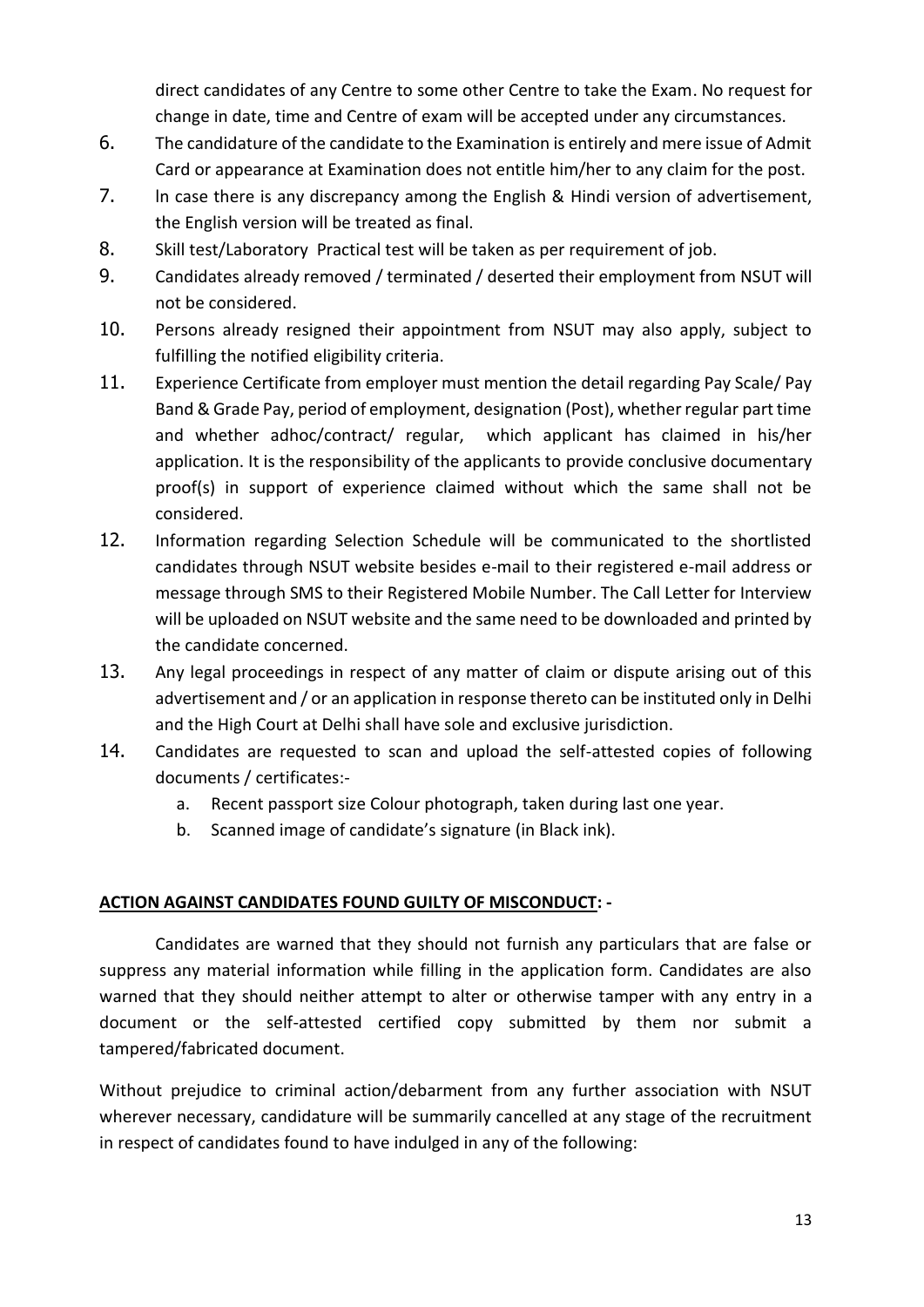- 1. Possession of mobile phone & accessories and other electronic gadgets within the premises of the examination Centre, whether in use or in switch off mode.
- 2. Involved in malpractices.
- 3. Using unfair means in the examination hall.
- 4. Obtaining support for his / her candidature by any means.
- 5. Impersonate/Procuring impersonation by any person.
- 6. Submitting fabricated documents or documents which have been tampered with.
- 7. Making statements which are incorrect or false or suppressing material information.
- 8. Resorting to any other irregular or improper means in connection with his/her candidature for the examination
- 9. Misbehaving in any other manner in the examination hall with the supervisor, Invigilator or University representatives.
- 10. Taking away the Answer sheet (In case of online/skill test papers) with him/her from the examination hall, or passing it on to unauthorized persons during the conduct of the examination.
- 11. Intimidating or causing bodily harm to the staff employed by the University for the Conduct of examination.
- 12. Not fulfilling the eligibility conditions mentioned in the Notice.
- 13. Candidature can also be cancelled at any stage of the recruitment for any other ground which the University considers to be sufficient cause for cancellation of candidature.
- 14. If any candidate uses offensive/abusive/foul language/obscene picture he/she will be liable for necessary penal action under relevant Act.
- 15. Candidature of a registered candidate is liable to be rejected at any stage of recruitment process or after recruitment or on joining, if any information provided by the candidate is false or if not found to be in conformity with eligibility criteria mentioned in the advertisement and the Candidate's employment will be terminated.

## **FEES:**

|                           | Group 'C' Posts                                                       | Group 'B' Posts                          |
|---------------------------|-----------------------------------------------------------------------|------------------------------------------|
| <b>Application Fees</b>   | Rs. 400/-                                                             | Rs. 1,000/-                              |
|                           | (Rupees Four Hundred Only).                                           | (Rupees One Thousand Only).              |
| Processing<br><b>Fees</b> | Rs. 800/-                                                             | Rs.1,000/-                               |
|                           | (Rupees Eight Hundred Only).                                          | (Rupees One Thousand Only)               |
| <b>Total</b>              | Rs.1,200/-<br><b>(Rupees One Thousand Two</b><br><b>Hundred Only)</b> | Rs.2,000/-<br>(Rupees Two Thousand Only) |

## **1. For UR / EWS / OBC candidates**

#### **2. For SC/ST/PwD Candidates**

|                         | Group 'C' Posts | Group 'B' Posts |
|-------------------------|-----------------|-----------------|
| <b>Application Fees</b> | <b>NIL</b>      | NIL             |